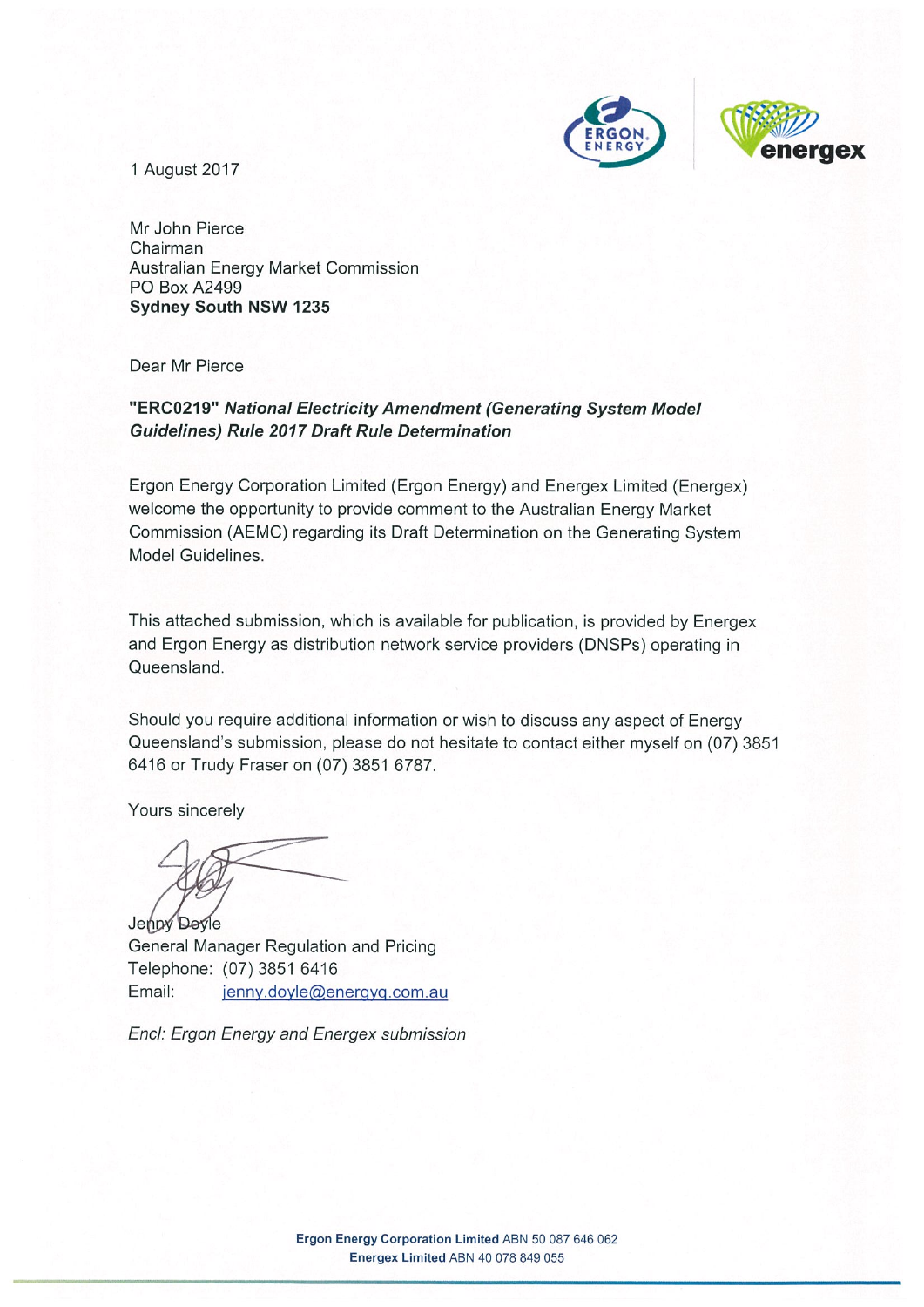

# **Ergon Energy and Energex**

# **Joint submission to Australian Energy Market Commission**

# **National Electricity Amendment (Generating System Model Guidelines) Rule 2017 – Draft Determination**

**Ergon Energy Corporation Limited Energex Limited** 1 August 2017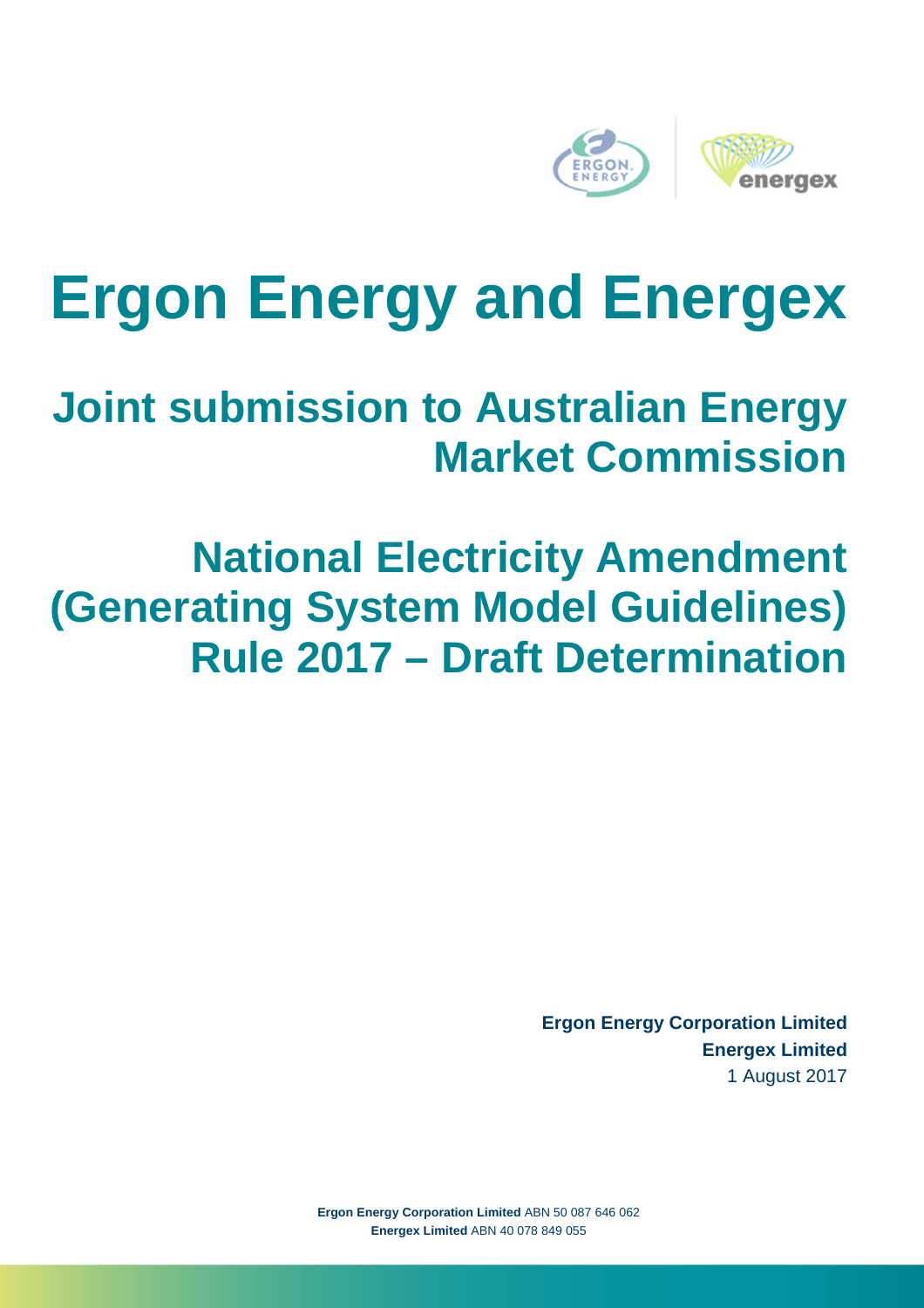### **Contents**

| $\overline{1}$ |     |  |  |  |
|----------------|-----|--|--|--|
| $\overline{2}$ |     |  |  |  |
|                | 2.1 |  |  |  |
|                | 2.2 |  |  |  |
|                |     |  |  |  |
|                |     |  |  |  |
|                | 2.3 |  |  |  |
|                | 2.4 |  |  |  |
|                | 2.5 |  |  |  |
|                | 2.6 |  |  |  |
|                | 2.7 |  |  |  |
|                |     |  |  |  |

#### **Contact details**

Jenny Doyle Phone: +61 (7) 3851 6146 Email: jenny.doyle@energyq.com.au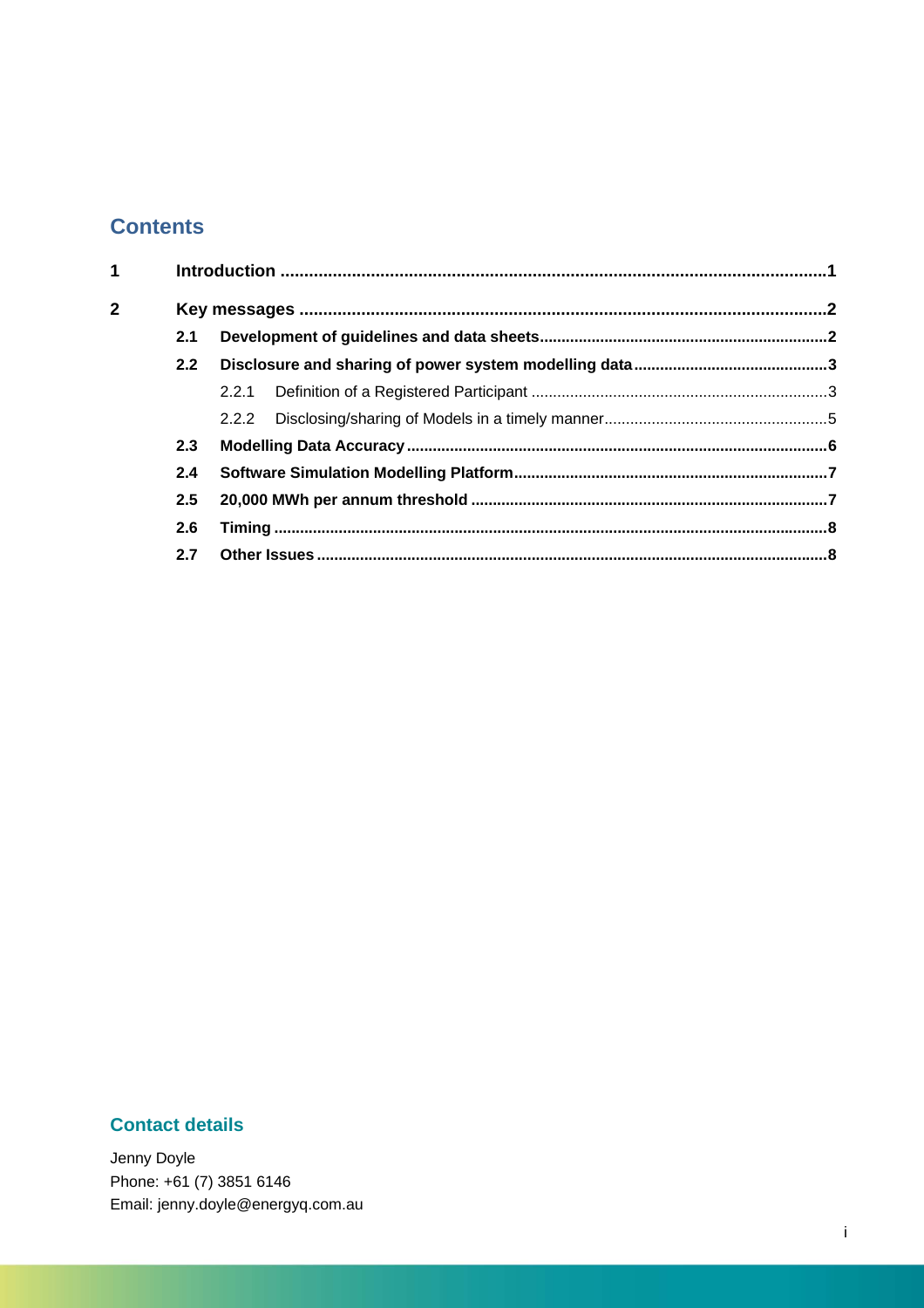## **1 Introduction**

Ergon Energy Corporation Limited (Ergon Energy) and Energex Limited (Energex) welcome the opportunity to provide comment to the Australian Energy Market Commission (AEMC) regarding its Draft Rule Determination on the Generating System Model Guidelines (Draft Determination) and associated Draft Rule. This submission, which is available for publication, is provided by Ergon Energy and Energex as distribution network service providers (DNSPs) operating in Queensland.

Ergon Energy and Energex are committed to providing:

- safe, reliable and affordable electricity supply:
- a great customer service experience;
- customers greater control over their energy consumption;
- efficient and sustainable energy solutions; and
- access to the next wave of energy linked innovative technologies and renewables.

Ergon Energy and Energex are supportive of the Draft Determination released by the AEMC. In particular, we are pleased that the AEMC in the Draft Determination:

- expanded the application of the existing model data provision framework to apply to additional types of participants;
- expanded the model data provision framework to apply to additional equipment;
- require the Australian the Energy Market Operator (AEMO) to specify in a set of guidelines the kind of power system modelling data that it may request; and
- require AEMO to have regard to the sensitivity of highly detailed model data and therefore to set out in its guidelines and data sheets (developed by AEMO no later than 30 September 2018 in accordance with the rules consultation procedure under the National Electricity Rules(NER)) the circumstances in which this model data may be shared with third parties.

As members of Energy Networks Australia (ENA), the peak national body for Australia's energy networks, Ergon Energy and Energex have also contributed to and are supportive of the issues raised in the ENA's submission.

Our key messages in relation to the Draft Determination are included in section 2 of this submission. Ergon Energy and Energex are available to discuss this submission or provide further detail regarding the issues raised, should the AEMC require.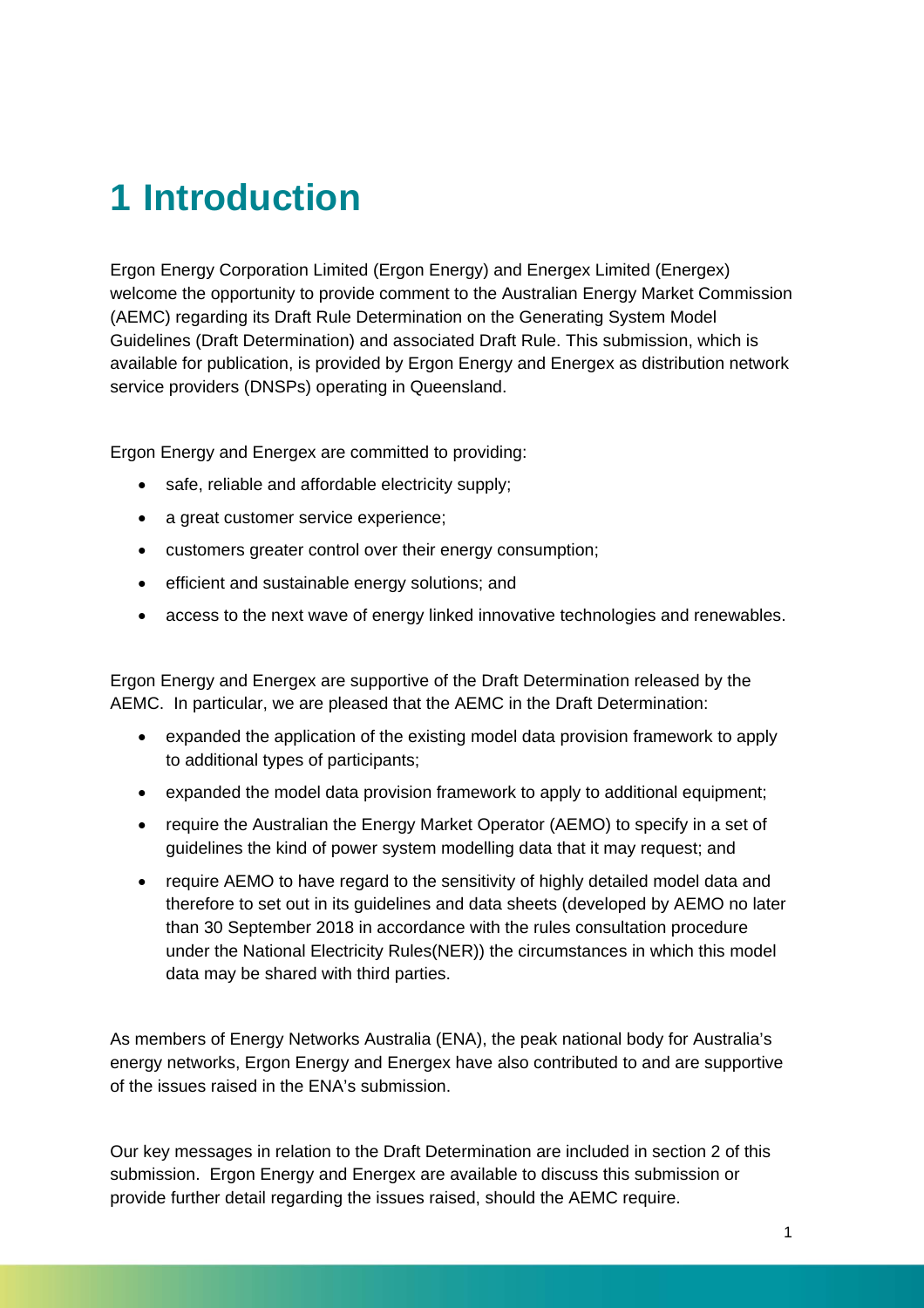# **2 Key messages**

Notwithstanding our support for the Draft Determination, Ergon Energy and Energex have some concerns in relation to particular aspects of the Draft Determination. It is our belief that the Draft Determination can be improved to provide greater clarity and transparency to market participants whilst ensuring security and performance of the power system and balancing the regulatory cost burden. Our key concerns are outlined below.

#### **2.1 Development of guidelines and data sheets**

Ergon Energy and Energex appreciate that the development of the guidelines and data sheets will occur via a different consultation process under the purview of AEMO. However, we still consider it worthwhile raising matters that AEMO should have regard to when developing the guidelines, including the following, setting explicit requirements for:

- generating systems of less than 30 MW;
- electromagnetic transient models (EMT) type (i.e. Power System Computer Aided Design (PSCAD)/ Electromagnetics Transients including DC (EMTDC)) time domain models to apply to generators 5MWs and greater or 5 % of the system fault level whichever is the lower;
	- o the provision of accurate models in a timely manner, particularly at the application to connect through to offer to connect stage under Schedule 5.4B to enable assessment of existing and future close in time clusters of nonsynchronous power electronic converter type generating systems;
	- o the type of power system modelling data it will require from different participants; and
	- $\circ$  the circumstances in which it will require what type of power system model data;

While we appreciate that AEMO must have regard to the costs and accept a range of software simulation products, we believe that this will be counter-intuitive. We strongly recommend that AEMO instead consider proponents using products that align with the modelling platform used by the relevant Network Service Providers' (NSPs) in their jurisdictional areas. In Queensland it is Power System Simulator for Engineering (PSS®E and PSCAD/EMTDC) and these are used to assess Generator and Network Performance Standards. We suggest they should be submitted during the enquiry and application to connect stage. This will create certainty and clarity regarding the framework and therefore allows participants to plan and account for these costs. This is discussed in more detail in section 2.4.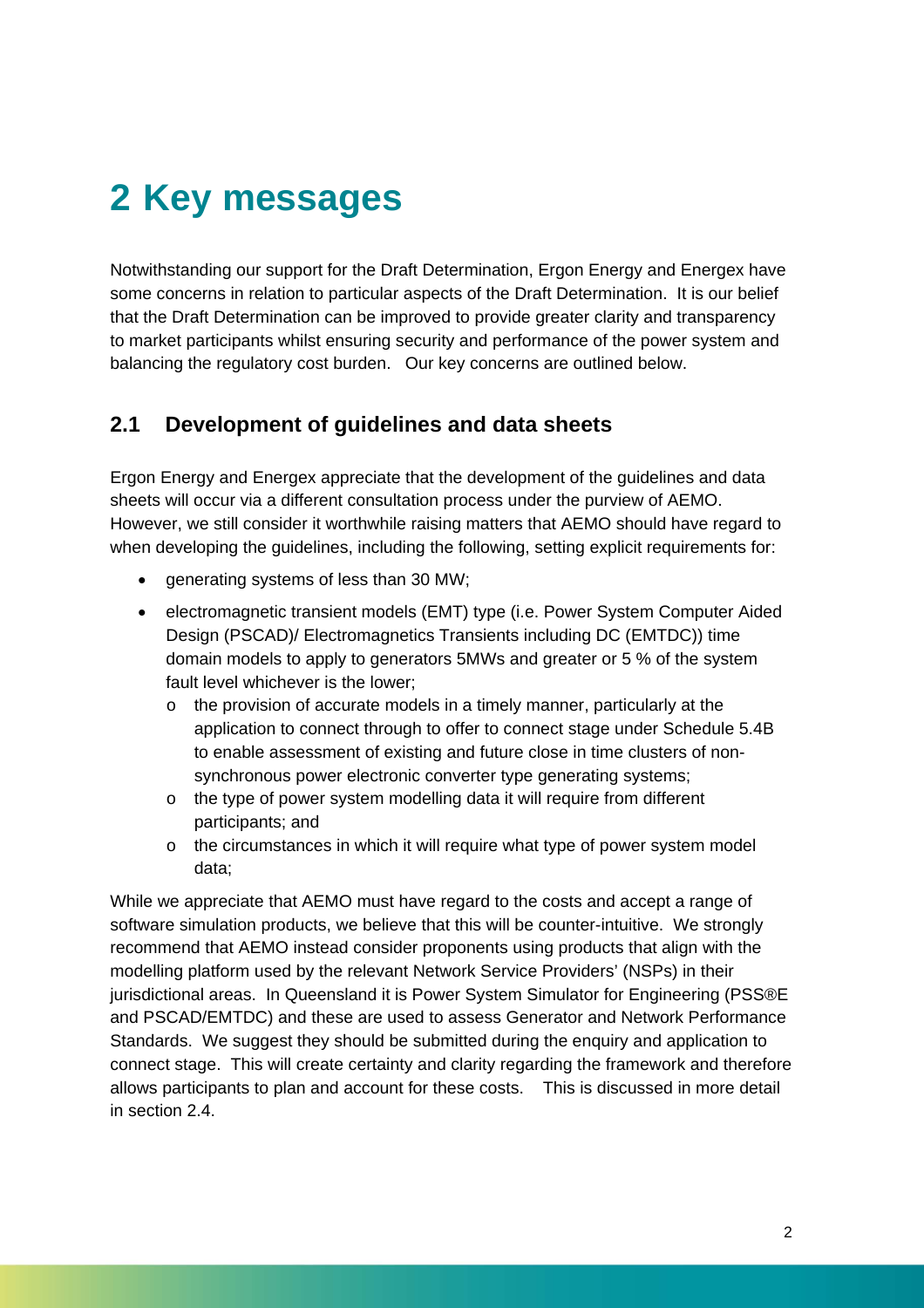### **2.2 Disclosure and sharing of power system modelling data**

Ergon Energy and Energex are concerned that the Draft Determination does not address our earlier concern<sup>1</sup> regarding the ability to obtain power system modelling data, particularly EMT-type (PSCAD/EMTDC) models of sufficient accuracy from generator proponents in a timely manner, particularly at the application to connect through to offer to connect stage. Alongside this timing issue is;

- the veracity and accuracy of power system models when considering the timelines for provision of  $S^2$ ,  $D^3$ , R1<sup>4</sup> and R2<sup>5</sup> power system modelling data does not account for an environment where generators are applying for connection within months of each other; and
- significant commercial and system performance risks when assessing multiple connections at the one time and no one generator has R2 or R1 modelling data.

This timing issue can lead to subsequent obstacles in terms of being able to disclose/share this modelling data with other proponents in a timely manner to enable proponents to accurately model and evaluate their proposed non-synchronous generator connection performance, especially where the connection is or could in future operate in a low system strength area. This is discussed in more detail below at sections 2.2.1 and 2.2.2.

#### **2.2.1 Definition of a Registered Participant**

While AEMO may now obtain the necessary EMT-type (i.e. PSCAD/EMTDC) models or power system modelling data and may potentially be able to disclose this information, there may be some limitation due to the term Registered Participant. Under the NER a Registered Participant is defined as:

*A person who is registered by AEMO in any one or more of the categories listed in rules 2.2 to 2.7 (in the case of a person who is registered by AEMO as a Trader, such a person is only a Registered Participant for the purposes referred to in rule 2.5A).* 

 $\overline{a}$ 

<sup>&</sup>lt;sup>1</sup> Refer to Ergon Energy and Energex submission in response to AEMC Consultation Paper, Generating System Model Guidelines.<br><sup>2</sup> Standard Planning Data.<br><sup>3</sup> Detailed Planning Data.

<sup>&</sup>lt;sup>4</sup> R1 data refers to pre-connection data derived from manufacturers' data, detailed design calculations, works or site tests etc.

 $5$  R2 data refers to post-connection data derived from on-system testing after system connection.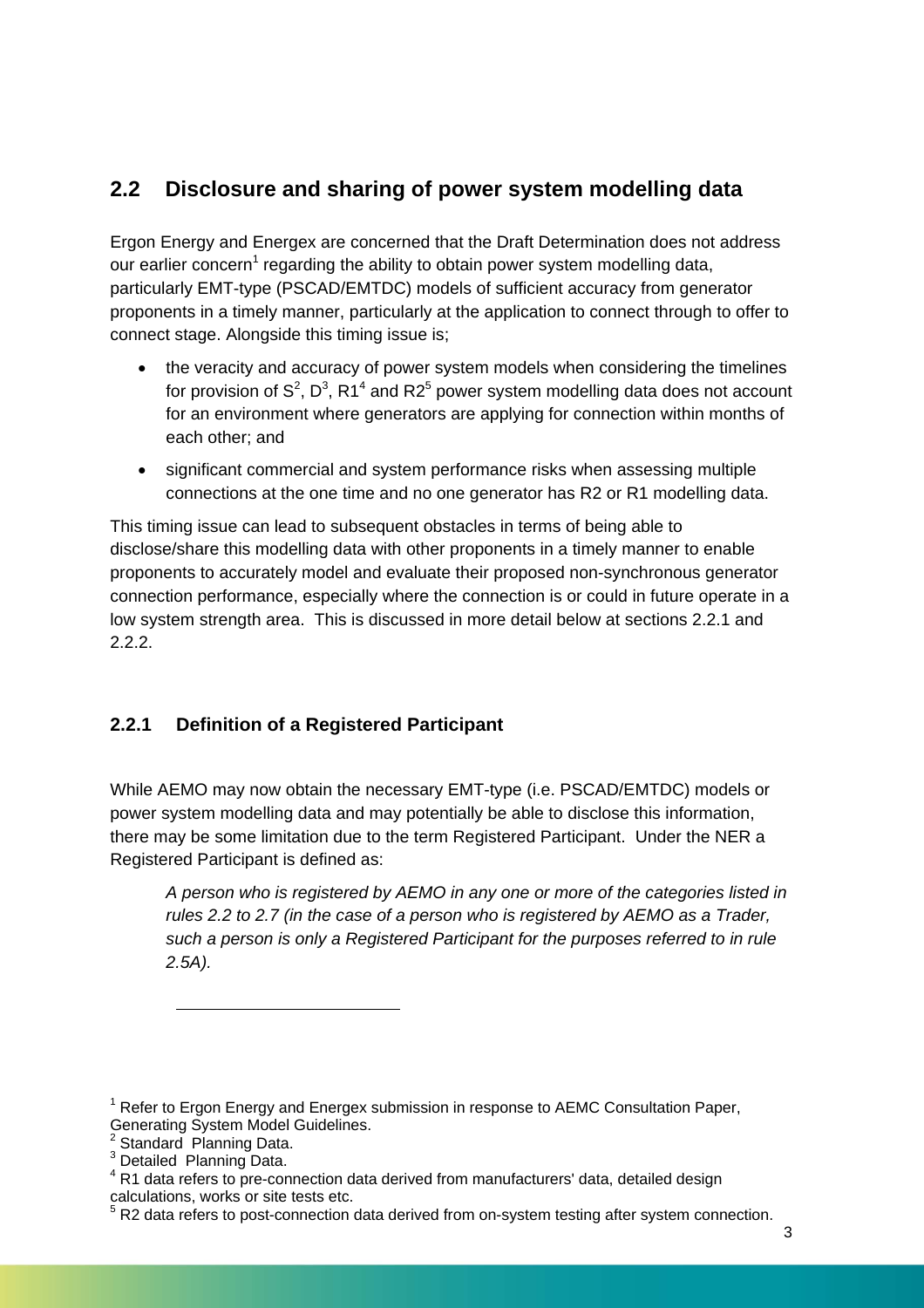However, as set out in clause 8.2.1(a1) of the NER, for the purposes of some provisions of clause 8.2 only, AEMO, Connection Applicants, Metering Providers and Metering Data Providers who are not otherwise Registered Participants are also deemed to be Registered Participants.

While a Generator registered in accordance with clause 2.2 will clearly be a Registered Participant, a Connection Applicant will not yet be capable of being a registered Generator. Nevertheless, clause 2.7 includes a category to capture Intending Participants. An Intending Participant is a party that is registered by AEMO as an Intending Participant under Chapter 2. Under clause 2.7 any person intending to act in any Registered Participant category may, on application for registration by that person in accordance with clause 2.9, be registered by AEMO as an Intending Participant if that person can reasonably satisfy AEMO that it intends to carry out an activity in respect of which it must or may be registered as a Registered Participant. However, it can be somewhat unclear what would be required to "reasonably satisfy" AEMO, so AEMO has published the following information on its website to provide guidance on the matter:

*AEMO's internal committee undertake a merit-based assessment on a case by case basis. While each application will be unique in terms of the project's development stage, typical examples of evidence that has been provided include a mix of:* 

- *Board approved business plan*
- *Planning permits*
- *Development approval*
- *Evidence of project funding/finance*
- *Copy of the certificate of title for the land*
- *Copy of the connection inquiry or the connection application*
- *Environmental impact assessment studies*
- *Press releases*

l

- *Evidence that the development process has been commenced*
- *Project milestones construction to typically commence within a reasonable period of time from registering as an Intending Participant.* <sup>6</sup>

<sup>6</sup> https://www.aemo.com.au/Electricity/National-Electricity-Market-NEM/Participantinformation/New-participants/Intending-Participants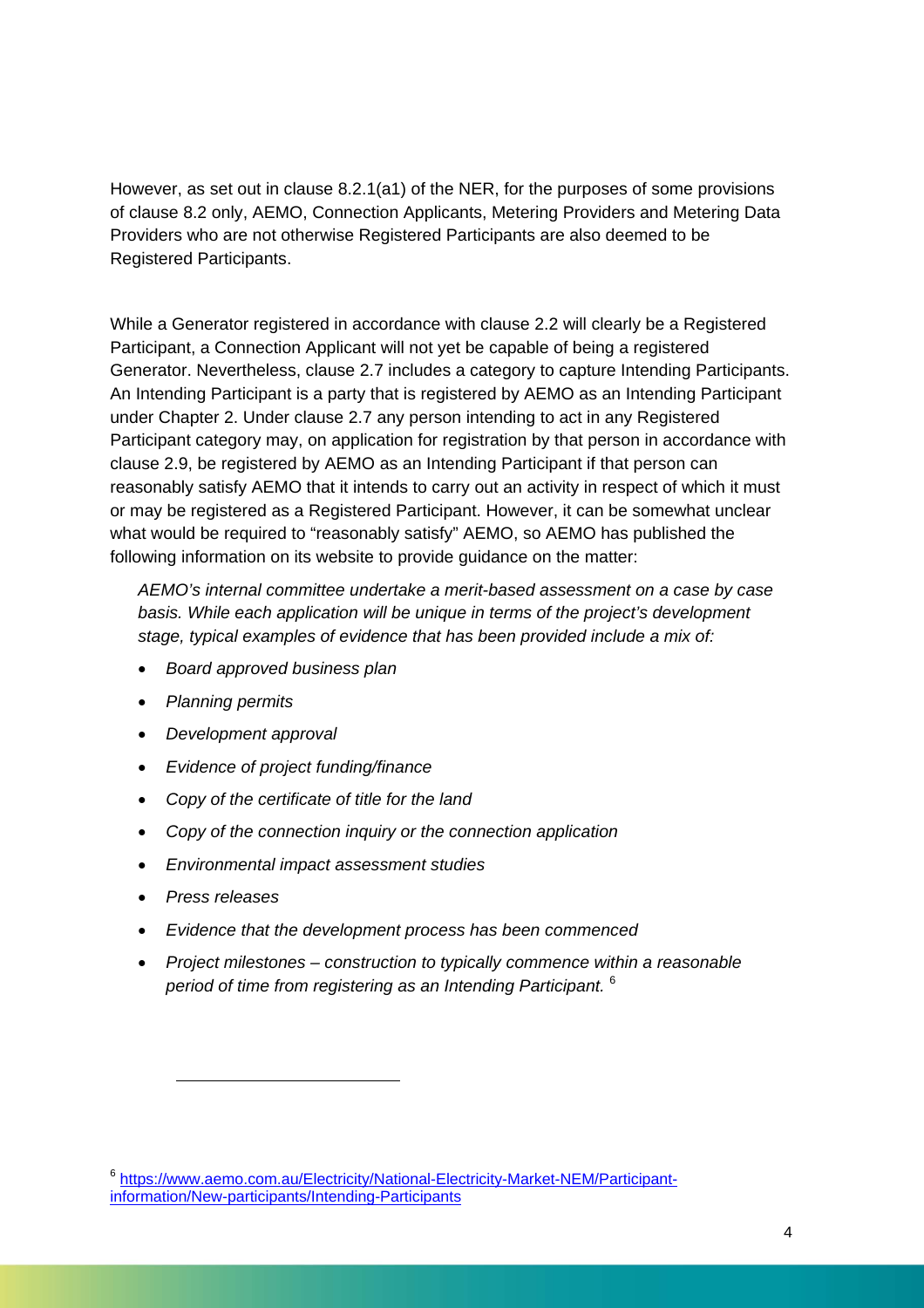Based on the above, while a Connection Applicant may be able to reasonably satisfy AEMO at the application stage of the connection process, this may not always be possible at the enquiry stage. Preventing these Connection Applicants from having access to the relevant modelling data/studies of other proponents that are connected, or are in the process of establishing a connection to the network could slow and/or impact the Connection Applicant's progress through the connection process. For example, it is assumed that a Connection Applicant is able to submit proposed negotiated access standards with its connection application for consideration by the NSP and AEMO; however, this should ideally be prepared with reference to the modelling of "first in time" generators.

From the Draft Determination and Draft Rule, it is not clear if this issue has been addressed. As such, Ergon Energy and Energex would appreciate the AEMC having regard to this issue and considering this prior to the release of the Final Determination in terms of third party access/disclosure.

#### **2.2.2 Disclosing/sharing of Models in a timely manner**

Ergon Energy and Energex are both concerned regarding the existing confidentiality framework and the associated challenges in terms of the present obligations in respect of allowing other applicants and parties to undertake necessary modelling and studies to understand the impact/interaction of a generator on the network and meet Generator and System Performance Standards. We also note in the Draft Determination that it was suggested by Vestas that a non-disclosure agreement may be a mechanism for sharing information with third parties, including black boxed encrypted EMT-type (PSCAD/EMTDC) models. We are concerned that this approach may allow inconsistencies to develop as each agreement may have different terms and conditions which don't allow uniformity in how this information may be shared. We therefore, suggest that the AEMC further consider the mechanisms available in the NER and how they can be amended to enhance the sharing of sufficiently accurate modelling information and the effect of confidentiality. Potential enhancements may include:

- Amending clause 8.6.2 to include an exception for black boxed encrypted EMTtype models and information;
- Including an exception in clause 5.3.8 that sets out the circumstances where data and information provided under clauses 5.3 and 5.3A may be disclosed and that the provider must ensure the information is capable of being disclosed upon providing. We believe that this explicit requirement would ensure that the proponent and the original equipment manufacturer (OEM) would therefore negotiate appropriate disclosure conditions.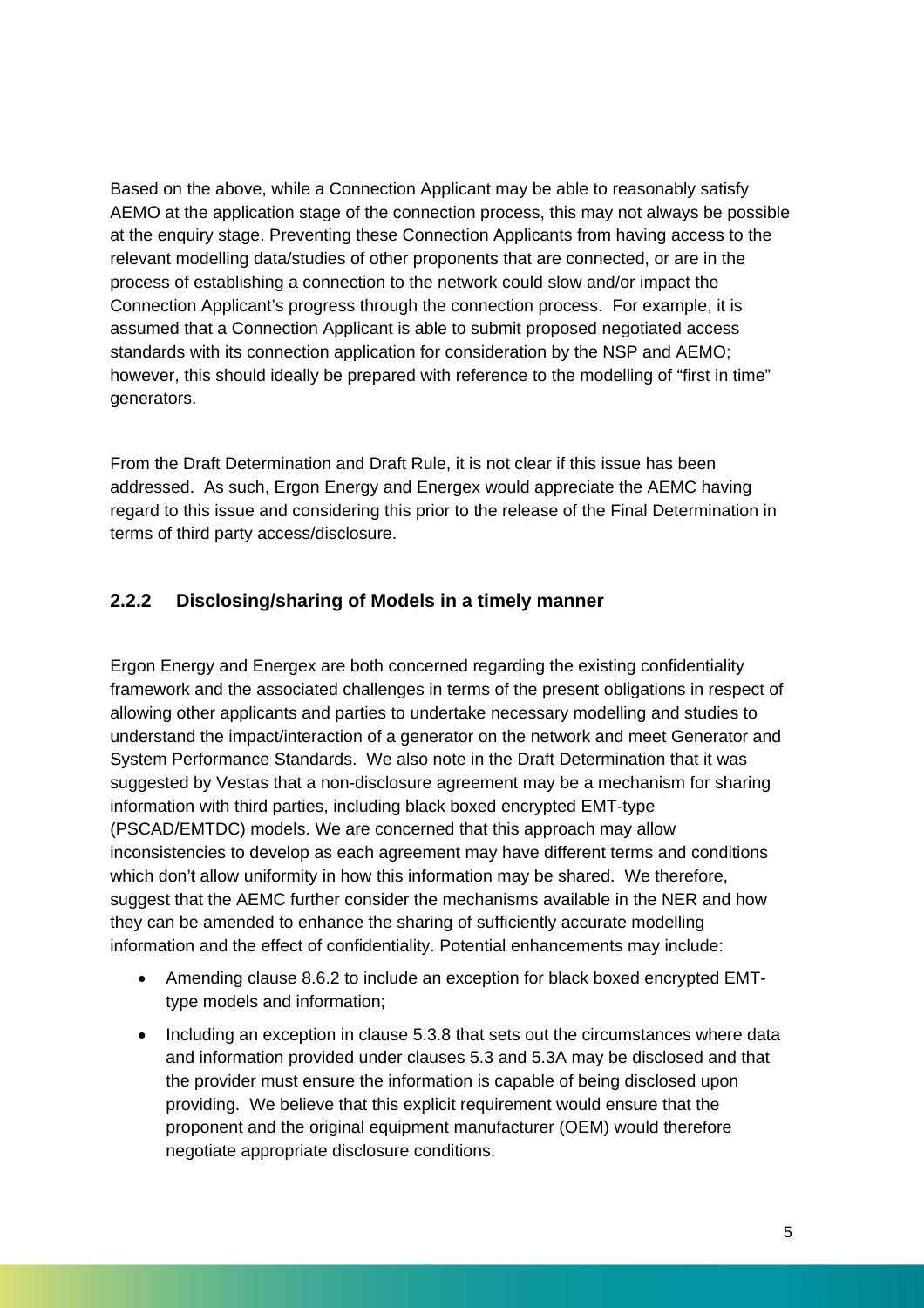### **2.3 Modelling Data Accuracy**

In regional Queensland, there are several renewable energy generation clusters on the network and they range in the connection process from enquiry, to detailed planning to the commissioning phase. The timely provision and accuracy of  $S^7$ ,  $D^8$ , R1<sup>9</sup> and R2<sup>10</sup> planning data for system strength analysis can have an adverse impact (i.e. GPS compliance, detailed design and network augmentation mitigation measures) upon the connection of these clusters particularly when assessments transition from an individually high weighted short circuit ratio (WSCR) screening metric to a low cluster WSCR screening metric.

These clusters may have the added complexity of being connected to either TNSP or DNSP networks. As these individual projects could be spaced in time by 18-24 months, the accuracy and veracity of the planning data stages and power system modelling needs to reflect the shorter project timelines from inception to commissioning in modern nonsynchronous power electronic connected generation type projects.

Generic models are not considered an acceptable compromise when assessing low system strength generator connections. In addition, confirmation of the individual minimum short circuit ratio (SCR) performance of each generating system is critical for an optimised system strength mitigation proposal and plant parameter tuning of each site.

Several OEM's have recommended that detailed EMT-type modelling in low system strength networks is required. In subsequent assessments, it has been found that the PSS®E modelled performance does not reflect the required model accuracy when compared to EMT-type PSCAD/EMTDC model recommended by OEMs.

Also of concern is that AEMO's Operations and Planning Data Management System (OPDMS) enables subsequent proponents to obtain power system modelling data of the network including;

- recently connected generators that is only truly accurate up to 3 months after commissioning (i.e. via R2 data); and
- PSS®E model platform.

l

<sup>&</sup>lt;sup>7</sup> Standard Planning Data

<sup>&</sup>lt;sup>8</sup> Detailed Planning Data

<sup>&</sup>lt;sup>9</sup> R1 data refers to pre-connection data derived from manufacturers' data, detailed design calculations, works or site tests etc.

 $10$  R2 refers to post-connection data derived from on-system testing after system connection.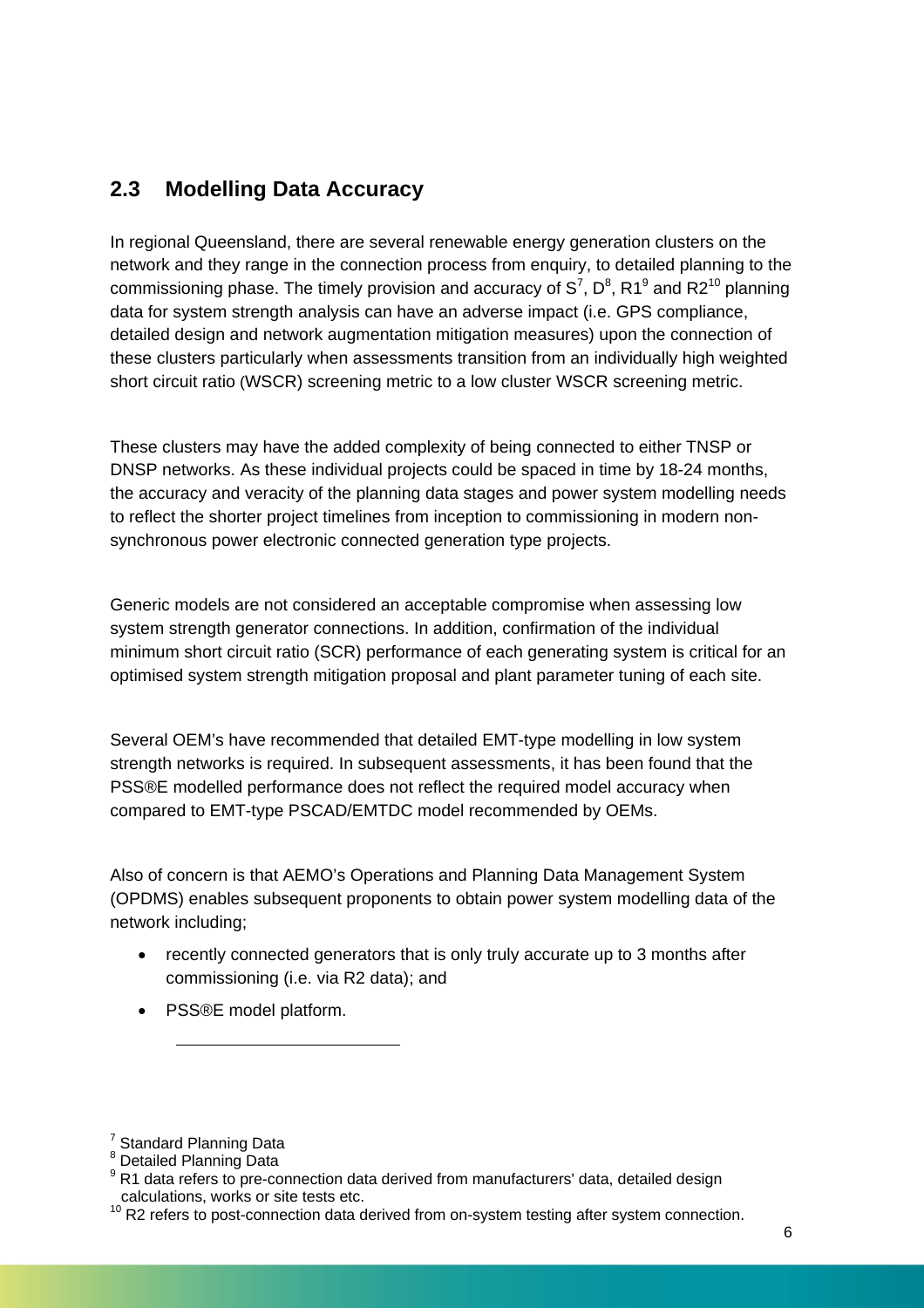This creates an immediate conflict in ensuring the accurate and timely data provision considering EMT-type models are not registered in OPDMS.

Ergon Energy and Energex suggest that the AEMC should also consider making AEMO the custodian of EMT-type PSCAD/EMTDC models in OPDMS, require pre-validated and accurate models in a timely manner particularly at the application to connect through to offer to connect stage and share these models to subsequent proponents as required.

#### **2.4 Software Simulation Modelling Platform**

While AEMO may be required to accept models in different formats to help Registered Participants manage costs, this may not be appropriate for the NSP. This is due to the fact that Ergon Energy and Energex already model the network in an agreed format. We suggest that Registered Participants should be required to submit models that align with the model used by the NSP. If this doesn't occur, then Registered Participants may be faced with additional time delays, increased costs, and upskilling and resource impacts in order to convert to the required jurisdictional software simulation modelling platform.

In our experience, model format inconsistencies has resulted in several costly and inefficient outcomes for both Ergon Energy/Energex and the Registered Participant, particularly where the generator/network model provided a modelling format that was inconsistent with the wider network model developed in the industry standard PSS®E software platform. We would not want to repeat this problem in Queensland for EMT-type models where the EMT-type modelling platform is being developed on PSCAD/EMTDC.

To alleviate this issue, we suggest that AEMO and jurisdictional NSPs consider determining what modelling platform should apply in the jurisdiction. This could occur while AEMO develops the guidelines and data sheets. This approach will ensure consistency and in the long-term, reduce costs.

#### **2.5 20,000 MWh per annum threshold**

Ergon Energy and Energex appreciate the AEMC's consideration of our concern that the rule change should apply to generators smaller than proposed under AEMO's initial rule change request.

Whilst the 20,0000 MWh is a reasonable load threshold, it does not recognise the distribution system fault level, dynamic plant (i.e. Static var compensators, Statcom, disturbing plant, etc.), load factor nor the internal plant consumption that may be offset by internal generation sources as seen at the connection point. If the threshold is applied for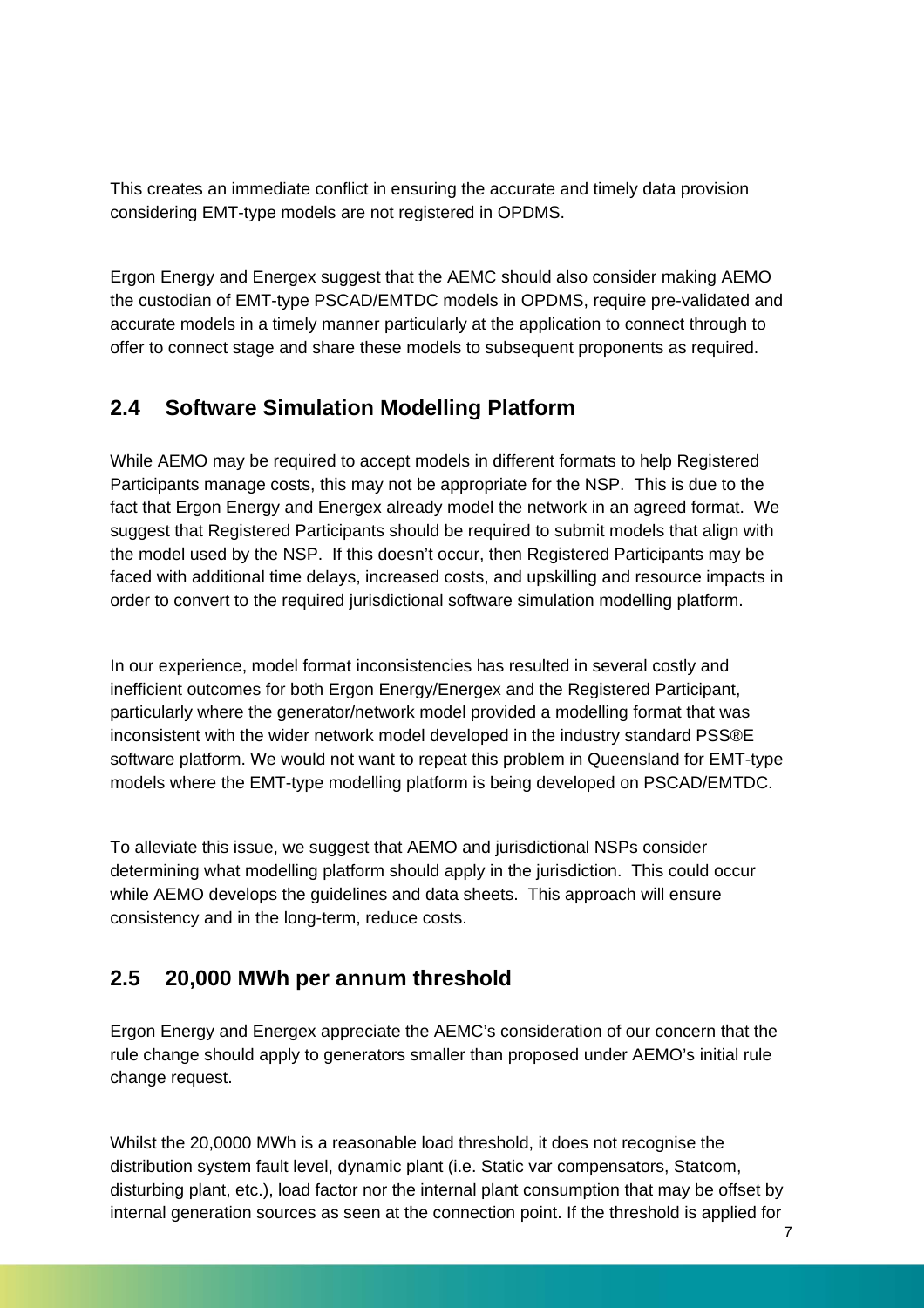load connected customers, it should have consideration of the site particulars when considering the power system modelling guidelines.

We are concerned that the introduction of a 20,000 MWh per annum threshold related to the consumption or use of electricity by particular equipment, above which network users are required to provide modelling data to AEMO, will by default apply as a threshold for generating systems (similar to generating system registration rules). In fact, we believe that this threshold will not consider the particulars of the connected site or generating cluster and therefore will not accommodate weaker distribution networks such as Ergon Energy's.

Both, Ergon Energy and Energex are therefore extremely concerned, that an opportunity to ensure the adequate protection of the network, including system strength will be missed if the Final Determination is generalised for loads and generating systems connecting at the distribution network. Accordingly, we therefore reiterate our position in our response to the AEMC's Consultation Paper, that the rule change should apply to generators 5MW and greater or 5 % of the system fault level whichever is the lower.

### **2.6 Timing**

Together, Ergon Energy and Energex are concerned that the proposed commencement date of30 September 2018 for AEMO to develop and publish revised guidelines and data sheets is too distant. This concern is primarily due to the fact that Ergon Energy is receiving a significant number of connection enquires and applications from renewable non-synchronous power electronic interfaced generators (totalling approximately 6.14 GW) to its network. Additionally, Ergon Energy is also negotiating connections and as such, a transitional proposal would be appreciated to allow Ergon Energy to require proponents to submit power system modelling data, particularly EMT-type models, to ensure adequate modelling in low system strength areas in a timely manner with models of sufficient accuracy as mentioned previously.

#### **2.7 Other Issues**

 $\overline{a}$ 

As a Registered Participant is able to request information from AEMO that is reasonably required to carry out power system studies (including load flow and dynamic simulations) for planning and operational purposes, $11$  we query whether load flow and dynamic